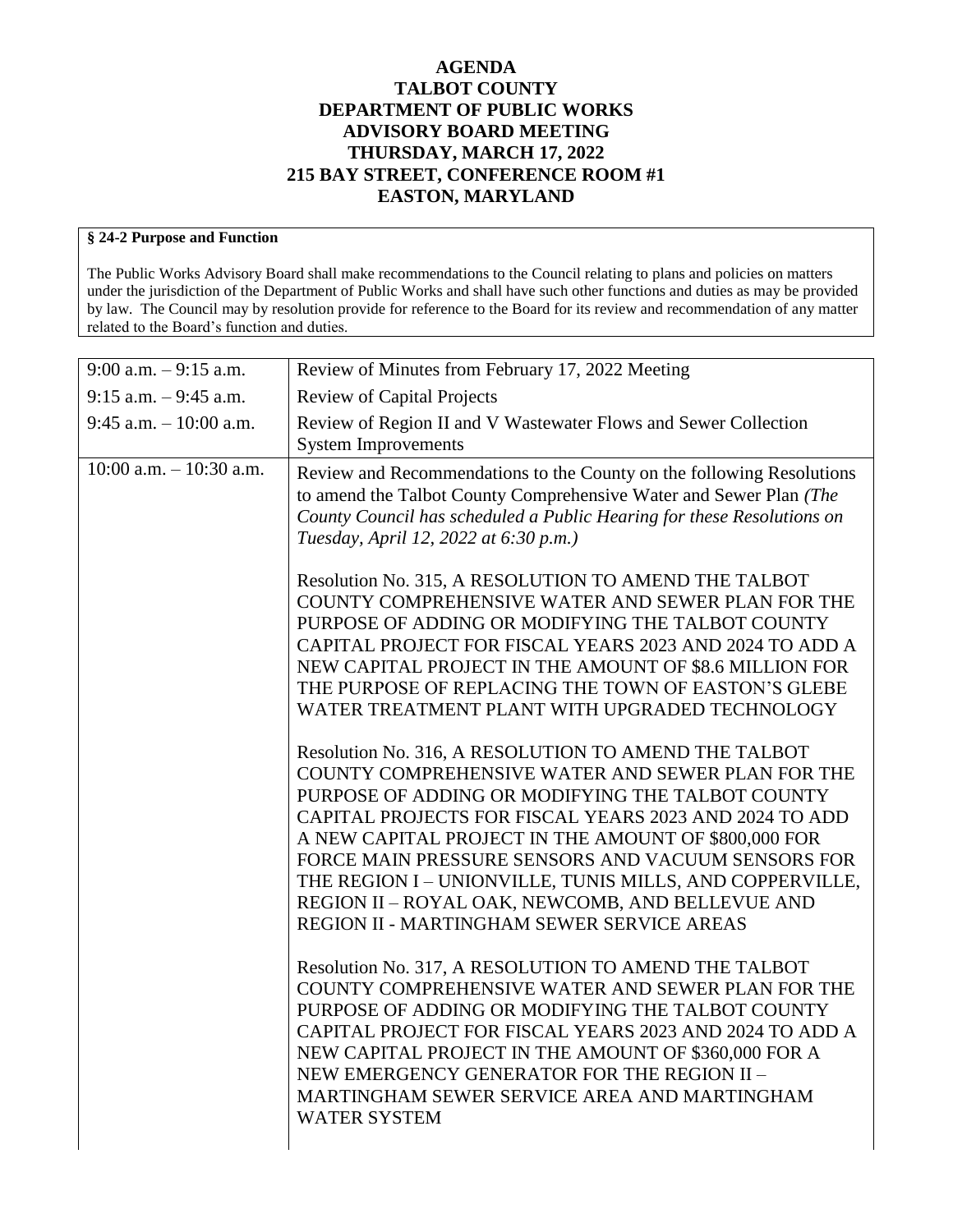Resolution No. 318, A RESOLUTION TO AMEND THE TALBOT COUNTY COMPREHENSIVE WATER AND SEWER PLAN FOR THE PURPOSE OF ADDING OR MODIFYING THE TALBOT COUNTY CAPITAL PROJECT FOR FISCAL YEARS 2023 AND 2024 TO ADD A NEW CAPITAL PROJECT IN THE AMOUNT OF \$2.190 MILLION TO ELIMINATE SEPTIC SYSTEMS IN THE VILLAGES OF BAR NECK AND FAIRBANK BY EXTENDING SEWER SERVICE FROM THE REGION V (TILGHMAN) WASTEWATER SYSTEM

Resolution No. 319. A RESOLUTION TO AMEND THE TALBOT COUNTY COMPREHENSIVE WATER AND SEWER PLAN FOR THE PURPOSE OF ADDING OR MODIFYING THE TALBOT COUNTY CAPITAL PROJECTS FOR FISCAL YEARS 2023 AND 2024 TO ADD A NEW CAPITAL PROJECT IN THE AMOUNT OF \$43,688,300 FOR THE REGION V (TILGHMAN) WASTEWATER SYSTEM ENHANCED NUTRIENT REMOVAL (ENR) UPGRADES AND ELIMINATING SEPTIC SYSTEMS IN AND AROUND THE VILLAGES OF SHERWOOD, WITTMAN, MCDANIEL, AND CLAIBORNE BY EXTENDING SEWER FROM THE REGION V (TILGHMAN) WASTEWATER SYSTEM

Resolution No. 320, A RESOLUTION TO AMEND THE TALBOT COUNTY COMPREHENSIVE WATER AND SEWER PLAN TO ADD OR MODIFY THE TALBOT COUNTY CAPITAL PROJECT FOR FISCAL YEARS 2023 AND 2024 TO ADD A NEW CAPITAL PROJECT IN THE AMOUNT OF \$800,000 FOR INDIVIDUAL GRINDER PUMPS IN THE REGION I (UNIONVILLE, TUNIS MILLS, COPPERVILLE) SEWER SERVICE AREA

Resolution No. 321, A RESOLUTION TO AMEND THE TALBOT COUNTY COMPREHENSIVE WATER AND SEWER PLAN FOR THE PURPOSE OF ADDING OR MODIFYING THE TALBOT COUNTY CAPITAL PROJECT FOR FISCAL YEARS 2023 AND 2024 FOR THE PURPOSE OF ADDING A NEW CAPITAL PROJECT IN THE AMOUNT OF \$1.5 MILLION FOR SEWER COLLECTION SYSTEM IMPROVEMENTS FOR THE REGION V (TILGHMAN) SANITARY DISTRICT

Resolution No. 322, A RESOLUTION TO AMEND THE TALBOT COUNTY COMPREHENSIVE WATER AND SEWER PLAN FOR THE PURPOSE OF RECLASSIFYING AND REMAPPING CERTAIN REAL PROPERTY LOCATED ON UNIONVILLE ROAD, EASTON, MARYLAND, SHOWN ON TAX MAP 24, AS PARCEL 129, FROM UNPROGRAMMED TO "S-1" IMMEDIATE PRIORITY STATUS *(Kemp)*

Resolution No. 323, A RESOLUTION TO AMEND THE TALBOT COUNTY COMPREHENSIVE WATER AND SEWER PLAN FOR THE PURPOSE OF RECLASSIFYING AND REMAPPING CERTAIN REAL PROPERTY LOCATED ON ST. MICHAELS ROAD (MARYLAND ROUTE 33), EASTON, MARYLAND AND SHOWN ON TAX MAP 33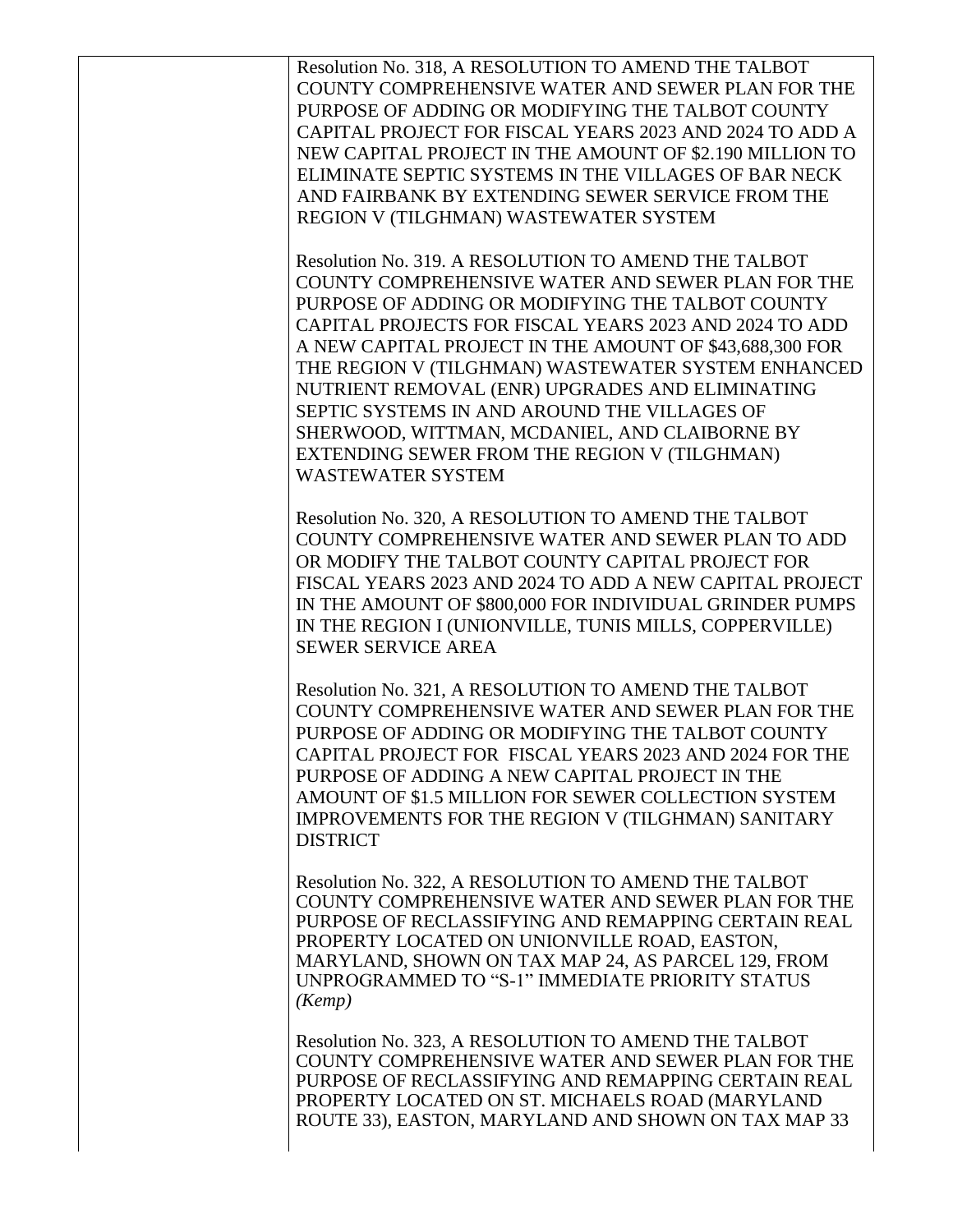|                           | AS PARCELS 38 AND 105 FROM UNPROGRAMMED TO "S-1"<br><b>IMMEDIATE PRIORITY STATUS (Kirkham Station)</b>                                                                                                                                                                                                                                                                                                                                                                                                                                                                            |
|---------------------------|-----------------------------------------------------------------------------------------------------------------------------------------------------------------------------------------------------------------------------------------------------------------------------------------------------------------------------------------------------------------------------------------------------------------------------------------------------------------------------------------------------------------------------------------------------------------------------------|
|                           | Resolution No. 324, A RESOLUTION TO AMEND THE TALBOT<br>COUNTY COMPREHENSIVE WATER AND SEWER PLAN FOR THE<br>PURPOSE OF RECLASSIFYING AND REMAPPING CERTAIN REAL<br>PROPERTY LOCATED AT 26491 ROYAL OAK ROAD (MARYLAND<br>ROUTE 329), ROYAL OAK, MARYLAND AND SHOWN ON TAX<br>MAP 41 AS PARCEL 156 AND CERTAIN REAL PROPERTY<br>LOCATED ON ROYAL OAK ROAD (MARYLAND ROUTE 329),<br>ROYAL OAK, MARYLAND AND SHOWN ON TAX MAP 41 AS<br>PARCEL 233, LOT 1 FROM UNPROGRAMMED TO "S-1"<br><b>IMMEDIATE PRIORITY STATUS (Stevenson/McEachern)</b>                                       |
|                           | Resolution No. 325, A RESOLUTION TO AMEND THE TALBOT<br>COUNTY COMPREHENSIVE WATER AND SEWER PLAN FOR THE<br>PURPOSE OF RECLASSIFYING AND REMAPPING CERTAIN REAL<br>PROPERTY LOCATED AT 26383 ROYAL OAK ROAD (MARYLAND<br>ROUTE 329), EASTON, MARYLAND AND SHOWN ON TAX MAP 41<br>AS PARCEL 214 FROM UNPROGRAMMED TO "S-1" IMMEDIATE<br>PRIORITY STATUS (Stockhausen)                                                                                                                                                                                                             |
|                           | Resolution No. 326, A RESOLUTION TO AMEND THE TALBOT<br>COUNTY COMPREHENSIVE WATER AND SEWER PLAN TO<br>AUTHORIZE TALBOT COUNTY, MARYLAND'S ACQUISITION OF<br>THE WASTEWATER TREATMENT PLANT SERVING THE<br>PRESERVE AT WYE MILLS WITH THE WASTEWATER<br>TREATMENT PLANT BEING LOCATED AT RUSTLING OAKS<br>DRIVE, WYE MILLS, MARYLAND 21679, DESCRIBED AS TAX<br>MAP 01, PARCEL 98                                                                                                                                                                                                |
|                           | Resolution No. 327, A RESOLUTION TO AMEND THE TALBOT<br>COUNTY COMPREHENSIVE WATER AND SEWER PLAN FOR THE<br>PURPOSES OF PROVIDING THAT START-UP WASTEWATER<br>TREATMENT FOR PHASE 1. SECTION 1 OF THE LAKESIDE<br>PROJECT AND ITS TREATED EFFLUENT SHALL AT LEAST MEET<br>ENHANCED NUTRIENT REMOVAL STANDARDS AND FURTHER<br>PROVIDING THAT CONNECTION TO THE EXISTING TRAPPE<br>WASTEWATER SYSTEM IS CONDITIONED IN PART UPON THE<br>EXISTING SYSTEM NOT HAVING ANY OUTSTANDING<br>MARYLAND DEPARTMENT OF THE ENVIRONMENT<br>ENFORCEMENT ACTIONS, CONSENT ORDERS, OR VIOLATIONS |
|                           | Resolution No. 328, A RESOLUTION TO AMEND THE TALBOT<br>COUNTY COMPREHENSIVE WATER AND SEWER PLAN TO<br><b>REVISE CHAPTER THREE - AMENDMENT PROCEDURES</b>                                                                                                                                                                                                                                                                                                                                                                                                                        |
| 11:30 a.m. $- 12:00$ p.m. | Update on projects to be bid:: The Preserve at Wye Mills Design<br><b>Engineering Services and Open Engineering Services</b>                                                                                                                                                                                                                                                                                                                                                                                                                                                      |
| $12:00$ p.m. -            | Open Discussion                                                                                                                                                                                                                                                                                                                                                                                                                                                                                                                                                                   |

Notice to General Public